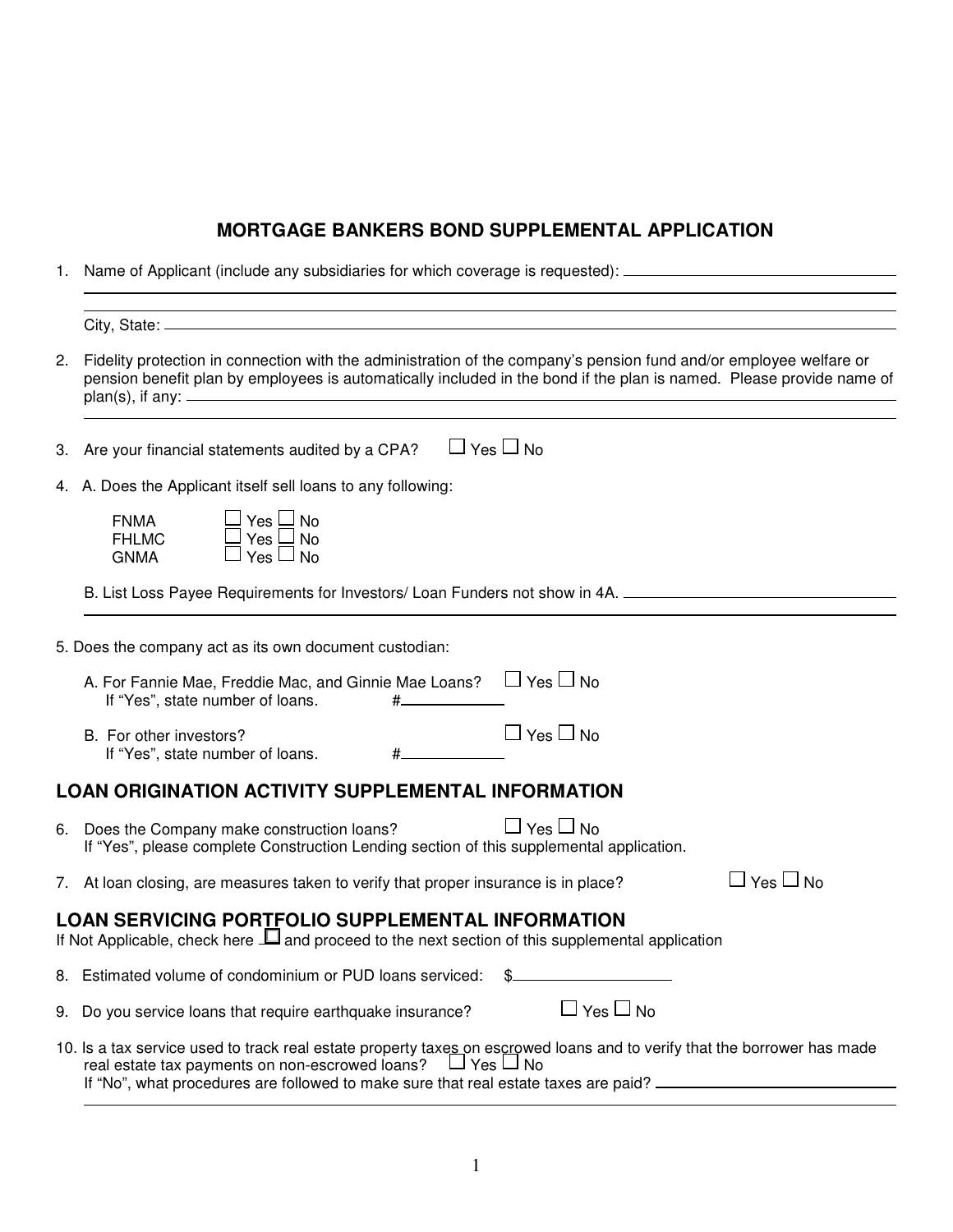| 11. At insurance renewal are measures taken to verify that proper insurance is in place? $\Box$ Yes $\Box$ No                                                                                                                                                                                                                      |  |  |  |  |
|------------------------------------------------------------------------------------------------------------------------------------------------------------------------------------------------------------------------------------------------------------------------------------------------------------------------------------|--|--|--|--|
| A. If necessary, would the company "Force Place" coverage?<br>$\Box$ Yes $\Box$ No                                                                                                                                                                                                                                                 |  |  |  |  |
| Name of Force Place Company                                                                                                                                                                                                                                                                                                        |  |  |  |  |
| B. If "No", explain method of providing hazard flood insurance when insurance is canceled or non-renewed and<br>replacement is not received from the borrower: __________________________________                                                                                                                                  |  |  |  |  |
| C. Estimate the number of properties where insurance was force placed within the past 12 months:<br>$\#$ $\qquad \qquad$ \$                                                                                                                                                                                                        |  |  |  |  |
| <b>NET BRANCH SUPPLEMENTAL INFORMATION</b><br>If Not Applicable, check here __ and proceed to the next section of this supplemental application.                                                                                                                                                                                   |  |  |  |  |
| 12. Are any of the Applicants offices or loan production personnel operating as a net branch?<br>$\Box$ Yes $\Box$ No<br>If "No", then skip to General Construction Lending Information                                                                                                                                            |  |  |  |  |
| 13. Which of the following best describes your company?<br>A. A net branch<br>B. A parent company with net branches                                                                                                                                                                                                                |  |  |  |  |
| 14. If you are a parent company with net branches, how many net branches do you have?<br>$\#$ and $\#$<br>What is the percent ownership interest in the net branches? _____________%                                                                                                                                               |  |  |  |  |
| 15. Do any of your net branches operate under a separate name or a DBA name? $\Box$ Yes $\Box$ No<br>If so, please list the names: example and the set of the set of the set of the set of the set of the set of the set of the set of the set of the set of the set of the set of the set of the set of the set of the set of the |  |  |  |  |
| 16. Are all net branch employees and branch managers considered to be employees of the parent and paid by W2?<br>$\Box$ Yes $\Box$ No<br>and the control of the control of the control of the control of the control of the control of the control of the                                                                          |  |  |  |  |
| 17. Are net branches able to originate FHA loans under the Parent's approval?<br>$\Box$ Yes $\Box$ No<br>Are these FHA loans issued in the name of the Parent Company?<br>Yes $\Box$ No                                                                                                                                            |  |  |  |  |
| 18. Do the net branches have:<br>$\Box$ Yes $\Box$ No<br>A. Access to loan programs funded through the parent?<br>B. The ability to broker loans to outside wholesale lenders?<br>Yes $\Box$ No                                                                                                                                    |  |  |  |  |
| $\square$ Yes $\square$ No<br>19. Does the net branch have underwriting authority?                                                                                                                                                                                                                                                 |  |  |  |  |
| $\square$ Yes $\square$ No<br>20. Does the Parent company handle accounting and payroll services?                                                                                                                                                                                                                                  |  |  |  |  |
| 21. Can net branches originate loans across state lines under the parent company licenses? $\Box$ Yes $\Box$ No                                                                                                                                                                                                                    |  |  |  |  |
| 22. Are all net branches now either covered or intended to be covered under the Parent company fidelity and/or E&O<br>insurance policies? $\Box$ Yes $\Box$ No<br>If you answered "No", please explain:                                                                                                                            |  |  |  |  |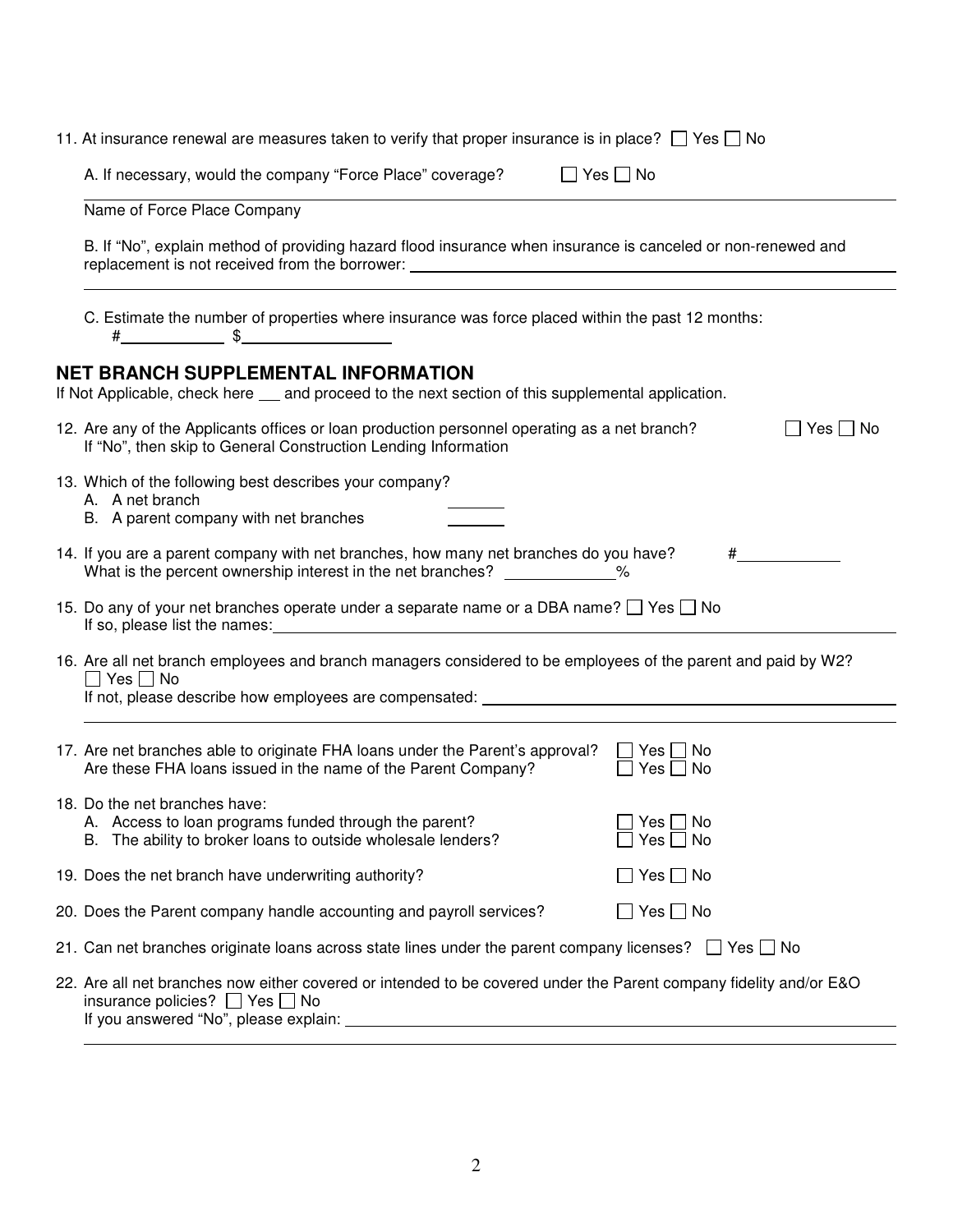### **GENERAL CONSTRUCTION LENDING SUPPLEMENTAL INFORMATION**

If Not Applicable, check here **I** and proceed to the next section of this supplemental application.

23. Breakdown of construction loan activity:

|                                                                                                                                                    | This year<br>1-4 Family<br>Multi-Family<br><b>Commercial Property</b>                                                                                                                                                                                                             |  |  |  |  |  |  |
|----------------------------------------------------------------------------------------------------------------------------------------------------|-----------------------------------------------------------------------------------------------------------------------------------------------------------------------------------------------------------------------------------------------------------------------------------|--|--|--|--|--|--|
| 24. Builder's Risk Insurance coverage<br>Does the company require Builder's Risk Insurance to be written on "all risk" basis? $\Box$ Yes $\Box$ No |                                                                                                                                                                                                                                                                                   |  |  |  |  |  |  |
|                                                                                                                                                    | Does the company verify Builder's Risk coverage by receiving the original policy prior to the inception of construction<br>activities? □ Yes □ No<br>If either answer is "No", please explain: example and a set of the set of the set of the set of the set of the               |  |  |  |  |  |  |
|                                                                                                                                                    | When a project is completed, or when occupied, Builder's Risk Insurance usually terminates automatically. Please<br>describe the Company's procedure to convert Builder's Risk Insurance to a Standard Property Insurance Policy when                                             |  |  |  |  |  |  |
|                                                                                                                                                    |                                                                                                                                                                                                                                                                                   |  |  |  |  |  |  |
|                                                                                                                                                    | 25. Does the Company always obtain a take-out commitment from an institutional lender prior to issuing a commitment to<br>fund construction loans? $\Box$ Yes $\Box$ No<br>If "No" applies, how is the company protected against the financial failure of a construction project? |  |  |  |  |  |  |
| 26. Where does the Company obtain funds from which to make construction loans?                                                                     |                                                                                                                                                                                                                                                                                   |  |  |  |  |  |  |
|                                                                                                                                                    | <b>Company Funds</b><br>Yes     No<br>Permanent Investors' Funds<br>Yes □ No<br>Warehouse Line of Credit<br>$\Box$ Yes $\Box$ No                                                                                                                                                  |  |  |  |  |  |  |
| 27. What type of guarantees are required on a construction loan?                                                                                   |                                                                                                                                                                                                                                                                                   |  |  |  |  |  |  |
|                                                                                                                                                    | A. Full personal guarantee of developer<br>7 Yes ∏ No<br>B. Guarantee of developer and spouse<br>$Yes \Box No$                                                                                                                                                                    |  |  |  |  |  |  |
|                                                                                                                                                    |                                                                                                                                                                                                                                                                                   |  |  |  |  |  |  |

28. Procedures for disbursement of construction loan funds:

A. Does the Company authorize and pay out land costs and/or fees to the developer for its outside services prior to commencing disbursement of actual physical progress payments?  $\Box$  Yes  $\Box$  No

B. Is each payout guaranteed by a title insurer after disbursement so that such payouts are protected from mechanics' liens?  $\Box$  Yes  $\Box$  No mechanics' liens?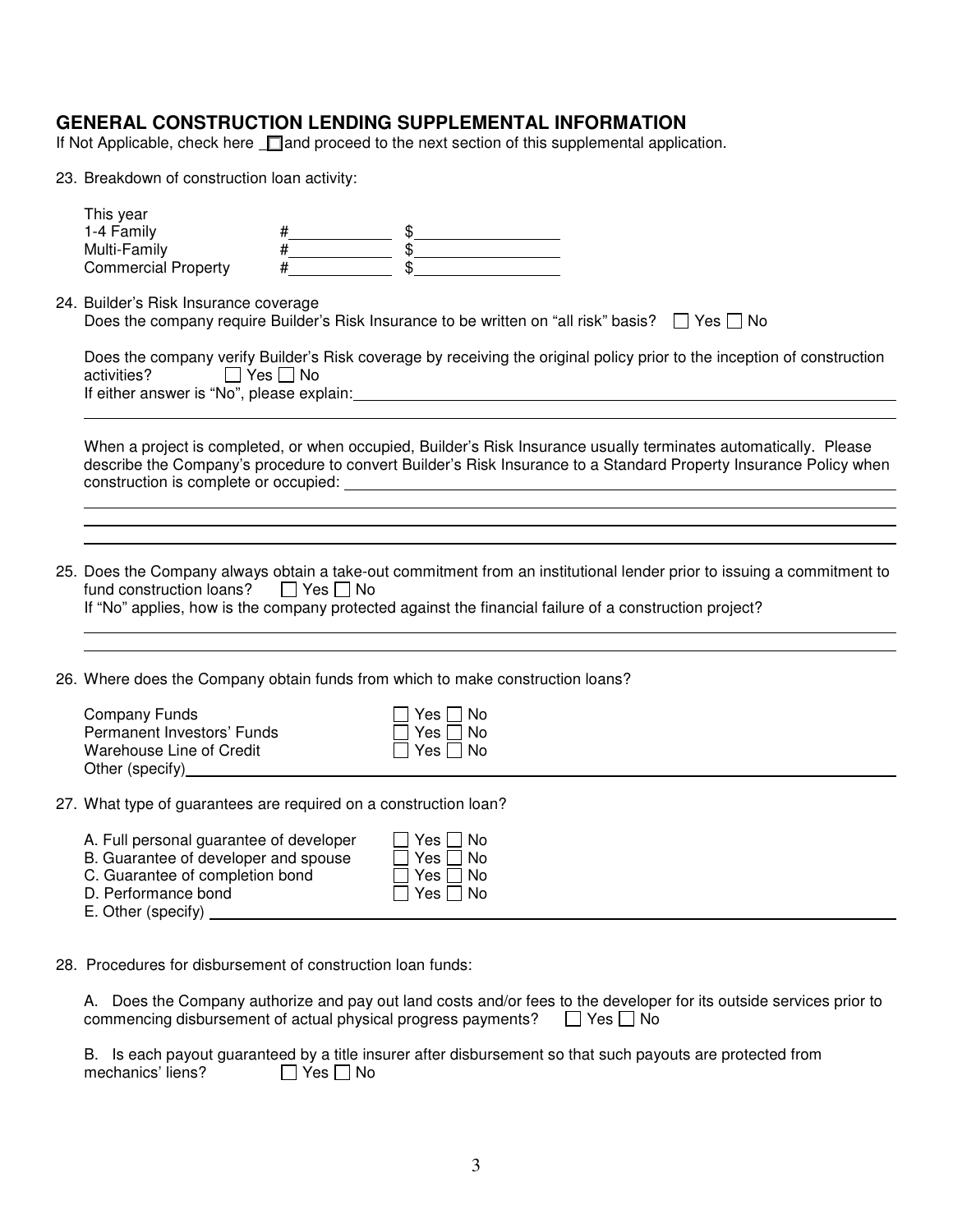- C. Does the person approving the periodic payouts also approve without any additional physical inspection by anyone else the disbursement of the final holdback to the contractor(s)?  $\Box$  Yes  $\Box$  No
- D. What percentage of the construction loan funds and reserves for taxes, insurance and subcontractors' retainage are withheld until final completion?  $\%$
- 29. Are progress payments authorized only after physical inspection?  $\Box$  Yes  $\Box$  No Describe the extent of physical inspection:

L How Often? At what stages of construction? By Whom (position)? Is this person the same as the officer or employee who served in soliciting or approving the loans?  $\Box$  Yes  $\Box$  No

30. Does the company use "in-house" (or outside) appraisers to review construction plans and/or make appraisals?  $\Box$  Yes  $\Box$  No

## **CASH AND ACCOUNTING SUPPLEMENTAL INFORMATION**

 $\overline{a}$ 

L

 $\overline{a}$ 

31. Does the internal accounting control system require periodic testing (or analysis) of control accounts with respect to the following:

 For fees incidental to the processing and closing of loans, which may be expensed when paid by the company?  $\Box$  Yes  $\Box$  No

| Receipts and disbursements in control accounts on discounts, commitment fees or similar items? $\Box$ Yes $\Box$ No |  |
|---------------------------------------------------------------------------------------------------------------------|--|
| If "No", please explain:                                                                                            |  |

- 32. Do all company warehouse lenders hold the original mortgage and note as collateral?  $\Box$  Yes  $\Box$  No If "No", what controls do these lenders employ with respect to such collateral?
- 33. A. Are duties segregated so that no single individual has both custodial function and accounting authority (i.e., cash receipts and disbursements) over the company's funds and securities?  $\Box$  Yes  $\Box$  No
	- B. Are transfers from one bank account to another under accounting control (i.e., charges and credits recorded and passed through a ledger account)?  $\Box$  Yes  $\Box$  No
	- C. Are deposit slips compared with cash receipt records by someone other than the cashiers?  $\Box$  Yes  $\Box$  No
	- D. Are all cash balances, bank balances or similar balances reconciled monthly?  $\Box$  Yes  $\Box$  No
	- E. Are reconciliations prepared and supervised by an individual with no responsibility for cash receipts or disbursements by means of checks or wire transfer?  $\Box$  Yes  $\Box$  No
	- F. Does an officer, who is not responsible for the receipt or disbursement of cash, review all reconciliations and question unusual unreconcilied items?  $\Box$  Yes  $\Box$  No
	- G. If "No" applies to any of the above questions, please explain how the company handles such function(s):

H. Describe controls on incoming and outgoing wire transfers of money: